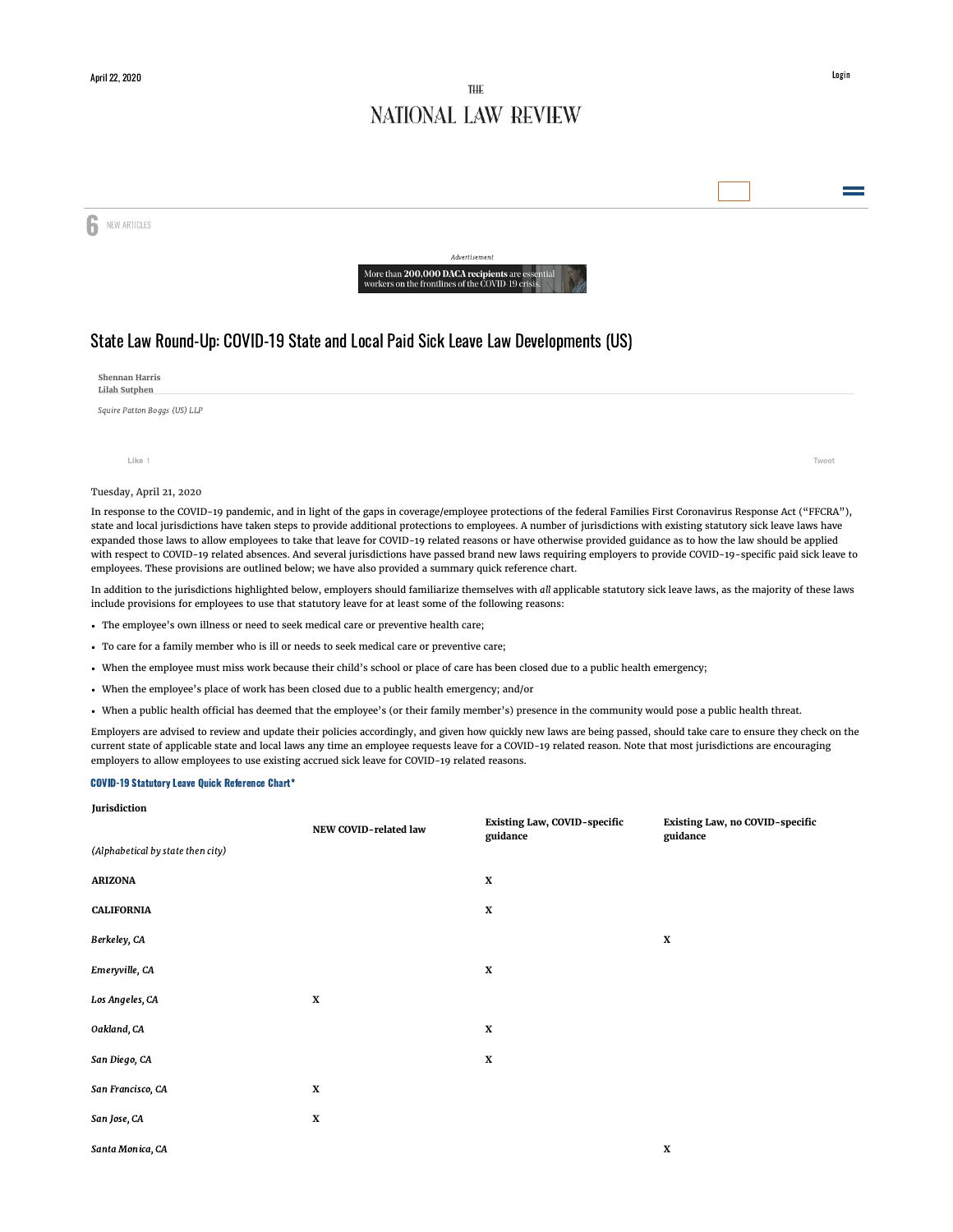### **Jurisdiction**

|                                   | NEW COVID-related law | Existing Law, COVID-specific<br>guidance | Existing Law, no COVID-specific<br>guidance |
|-----------------------------------|-----------------------|------------------------------------------|---------------------------------------------|
| (Alphabetical by state then city) |                       |                                          |                                             |
| <b>COLORADO</b>                   | $\mathbf X$           |                                          |                                             |
| <b>CONNECTICUT</b>                |                       | $\mathbf X$                              |                                             |
| Chicago, IL                       |                       | $\mathbf X$                              |                                             |
| Cook County, IL                   |                       | $\mathbf X$                              |                                             |
| <b>MARYLAND</b>                   |                       |                                          | $\mathbf x$                                 |
| Montgomery Cty., MD               |                       |                                          | $\mathbf X$                                 |
| <b>MASSACHUSETTS</b>              |                       | $\mathbf X$                              |                                             |
| <b>MICHIGAN</b>                   |                       | $\mathbf X$                              |                                             |
| Duluth, MN                        |                       | $\mathbf X$                              |                                             |
| Minneapolis, MN                   |                       | $\mathbf X$                              |                                             |
| St. Paul, MN                      |                       | $\mathbf X$                              |                                             |
| <b>NEVADA</b>                     |                       | $\mathbf X$                              |                                             |
| <b>NEW JERSEY</b>                 |                       | X                                        |                                             |
| <b>NEW YORK</b>                   | $\mathbf X$           |                                          |                                             |
| New York City, NY                 |                       | $\mathbf X$                              |                                             |
| Westchester Cty., NY              |                       |                                          | $\mathbf X$                                 |
| OREGON                            |                       | $\mathbf x$                              |                                             |
| Philadelphia, PA                  |                       | $\mathbf X$                              |                                             |
| Pittsburgh, PA                    |                       |                                          | $\mathbf X$                                 |
| <b>RHODE ISLAND</b>               |                       |                                          | $\mathbf x$                                 |
| <b>VERMONT</b>                    |                       |                                          | X                                           |
| <b>WASHINGTON</b>                 |                       | $\mathbf X$                              |                                             |
| Seattle, WA                       |                       | $\mathbf X$                              |                                             |
| Tacoma, WA                        |                       |                                          | $\mathbf X$                                 |
| Washington, D.C.                  | $\mathbf X$           | $\mathbf X$                              |                                             |

\* Chart does not include Bernalillo County, NM (Effective 7-1-20); Maine (Eff. 1-1-21); or Austin/Dallas/San Antonio, TX (all on hold pending litigation).

### **Jurisdictions with new laws or guidance expanding existing sick leave laws:**

CALIFORNIA issued a [FAQ](https://www.dir.ca.gov/dlse/2019-Novel-Coronavirus.htm?_sm_au_=iVVD4Tb5ZJSRJRLqJ8MfKK7vWLCsW) to provide guidance regarding employee use of paid sick leave for COVID-19 related purposes. In addition, on April 16, 2020, Governor Newsom signed an [Order](https://www.gov.ca.gov/wp-content/uploads/2020/04/4.16.20-EO-N-51-20.pdf) that gives grocery, food delivery, and farm workers two weeks of COVID-19 supplemental paid sick leave for specified COVID-19 related reasons.

On April 7, 2020, the Los Angeles Mayor issued an [Emergency Order](https://www.lamayor.org/sites/g/files/wph446/f/page/file/SUPPLEMENTALPAIDSICKLEAVE.pdf) that provides supplemental paid sick leave ("SPSL") for employees affected by COVID-19 working in Los Angeles for an employer with 500 or more employees within the City of Los Angeles or 2,000 or more employees in the United States. Employees are entitled to SPSL due to an inability to work for any of the following reasons:

- The employee has COVID-19 or has been advised to self-quarantine or isolate by a health care provider or public health official;
- To care for a family member who is not sick but who public health officials or healthcare providers have required or recommended isolation or self-quarantine;
- To care for a family member whose senior care provider or whose school or child care provider caring for a minor child is unavailable due to the recommendation of a public health or other public official, only if an alternative caregiver is unavailable.

Employees working 40 or more hours per week are entitled to up to 80 hours of SPSL, and employees who work less than 40 hours per week are entitled to an amount no greater than their average two week pay from February 3, 2020 – March 4, 2020. The eligible amount is offset by any paid leave provided to the employee on or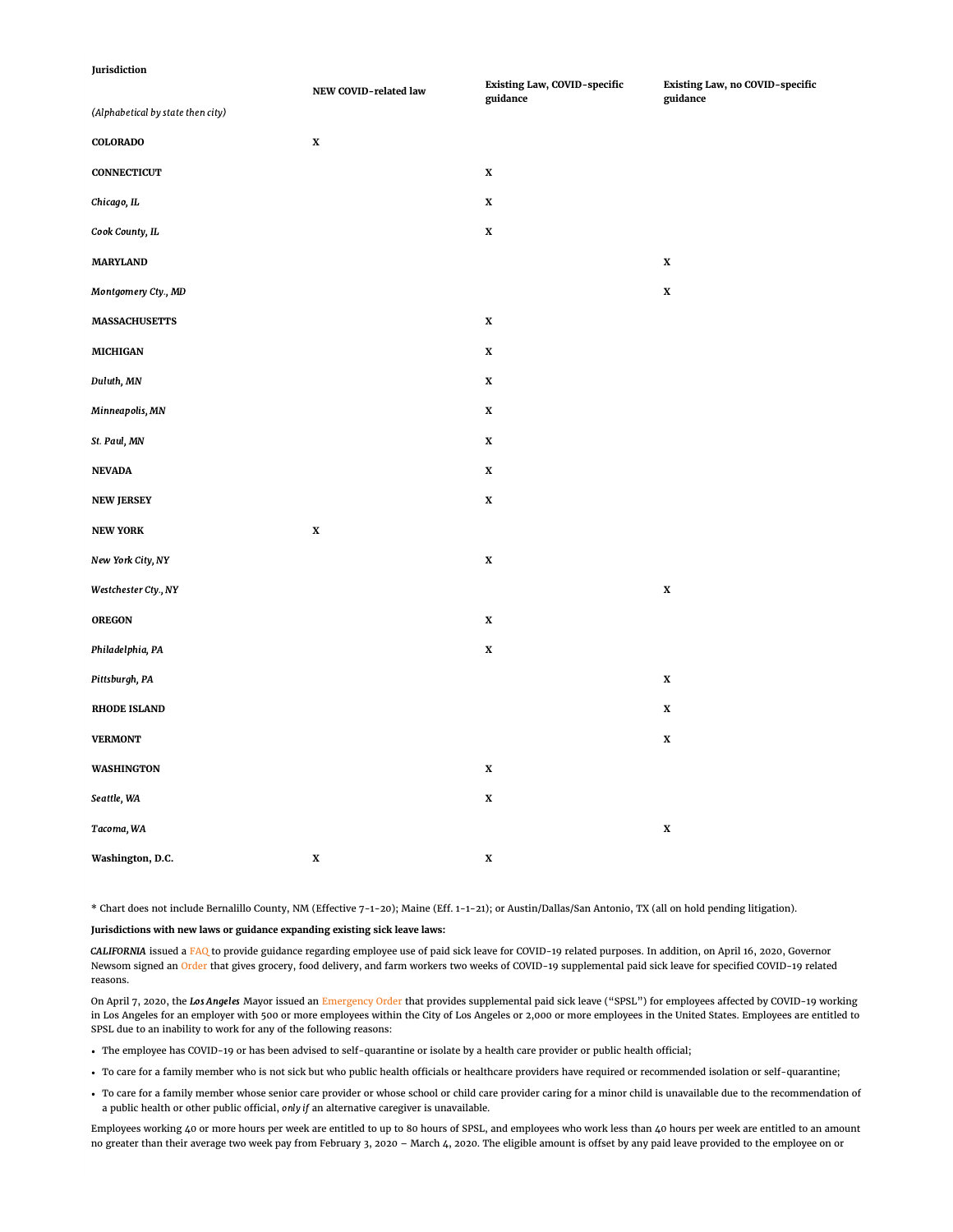before March 4, 2020 for the reasons above. Pay for SPSL is capped at \$511/day or \$5,110 in the aggregate. Employers are not required to pay out unused SPSL if an employee is separated from employment. Employers cannot require employees to provide a doctor's note or other documentation for their absence.

There are various exemptions from coverage, including for emergency personnel, healthcare providers, parcel delivery workers, new businesses, government agencies, employers who already provide at least 160 hours of paid leave per year, and businesses that have already been closed for at least 14 days due to a city official's order related to COVID-19, or have already provided 14 days of leave. The terms of any relevant CBAs may supersede SPSL eligibility. The order expires two calendar weeks after the expiration of the COVID-19 local emergency period.

Under San Francisco's new [Public Health Emergency Leave Ordinance,](https://sfgov.org/olse/sites/default/files/Public%20Health%20Emergency%20Leave%20-%20FINAL_0.pdf) effective April 17, 2020, businesses with 500 or more employees worldwide must provide up to 80 hours of paid Public Health Emergency Leave (PHEL) to each employee who performs work in San Francisco. If the number of employees fluctuates, the average number of employees per pay period in 2019 should be used. Individually-owned franchises are not covered unless the number of employees across all businesses owned by the individual franchise owner is at least 500. The ordinance covers businesses that have temporarily closed or suspended operations due to COVID-19.

Employees may use PHEL when they are unable to work (or telework) due to specified reasons related to COVID-19, including:

- They can't work because they are subject to an individual or general Federal, State, or local quarantine or isolation order related to COVID-19;
- They have been advised by a health care provider to self-quarantine;
- They are experiencing symptoms associated with COVID-19 and seeking a medical diagnosis;
- They are caring for a family member (grandparent, grandchildren, parent, children, brother/sister, spouse or domestic partner, niece/nephew, and aunt/uncles) who is experiencing 1-3, immediately above.
- They are caring for family member if the school or place of care of the family member is closed, or the care provider is unavailable, due to the COVID-19 emergency.
- The employee is experiencing any other substantially similar condition specified by the Local Health Officer, or under Section 5102(a)(6) of the FFCRA.

Employers of health care providers and emergency responders may limit such employees' use of PHEL, but such employees must be permitted to use PHEL if they are unable to work or telework because: (1) a health care provider advises them to self-quarantine, or (2) they are experiencing symptoms associated with COVID-19, seeking a medical diagnosis, and did not meet the CDC guidance for criteria to return to work for health care personnel with confirmed or suspected COVID-19.

Full-time employees are entitled to 80 hours of PHEL. For part-time employees, employers should provide the average number of hours worked over a two-week period over the six-month period from 9/25/19 through 2/25/20, including any leave hours taken. PHEL runs concurrently with leave available under the FFCRA. PHEL is in addition to California/San Francisco statutory paid sick leave and employer-provided paid leave, but may be offset (decreased) by any paid leave (including statutory leave) an employer allowed an employee to take on or after February 25, 2020, for the reasons for which PHEL could be taken. Employers may limit an employee's use of PHEL in a given work week to the average number of hours that employee worked in a week during the six months preceding 2/25/20 (or if hired after 2/25/20, to the average hours in one week since the date of hire).

Employees who take PHEL must be paid in the same manner as other paid sick leave under the San Francisco Paid Sick Leave Ordinance, which is at the employee's regular rate of pay for the workweek in which the leave is taken or by using a 90-day look back period. Employers are not required to pay out unused PHEL if an employee is separated from employment. Employers cannot require employees to provide a doctor's note or other documentation for their absence.

The ordinance is effective until June 17, 2020 or the end of the public health emergency, whichever occurs first, unless it is extended. The Office of Labor Standards Enforcement has issued [Guidance, FAQs, and a Complaint Form](https://sfgov.org/olse/) relating to the ordinance. Employers must also post or provide a copy of the [poster](https://sfgov.org/olse/sites/default/files/PHEL%20Poster%204.17.2020%20all%20languages_0.pdf) to employees.

San Jose, which did not previously have a statutory sick leave law, has passed an [emergency paid sick leave ordinance](https://www.sanjoseca.gov/home/showdocument?id=56816), which is effective from April 7, 2020 through December 31, 2020 and applies to all businesses that are not required – in whole or in part – to provide paid sick leave benefits under the FFCRA (e.g., employers with 500 or more employees, less than 50 employees, and employers of healthcare providers or emergency responders who are excluded from or can opt out of FFCRA).

Emergency paid sick leave ("EPSL") is available to employees if they take time off because they are:

- Subject to quarantine or isolation due to a federal, state, or local COVID-19 order
- Quarantined or isolated due to COVID-19
- Caring for someone quarantined or isolated due to COVID-19
- Advised by a healthcare provider to self-quarantine
- Experiencing COVID-19 symptoms and are seeking a medical diagnosis;
- Caring for a minor child because a school or daycare is closed due to COVID-19.

Eligible employees are those who leave their residence [to perform essential work.](https://www.sccgov.org/sites/phd/DiseaseInformation/novel-coronavirus/Pages/order-health-officer-031620.aspx) Full-time employees are entitled to up to 80 hours of EPSL, and part-time employees are entitled to the average number of hours worked in a two-week period (based on the preceding six months). Employees are entitled to their regular rate of pay up to \$511/day and \$5,110 total (unless the employee is caring for another person, in which case they are only entitled to two-thirds of their regular rate of pay, up to \$200/day and not more than \$2,000 total). Unused EPSL does not need to be paid out upon separation from employment.

Employers who already have paid leave policies providing leave equivalent to the emergency leave ordinance on April 7, 2020 are exempt. Employers whose policies are less than equivalent are only required to comply with the order "to the extent of the deficiency". For example, if an employer provided 80 hours of PTO/sick leave to an employee on January 1, and the employee had used 20 hours prior to April, then the employer would only be required to provide 20 additional hours of sick leave, which can only be used by the employee for the specified COVID-19 related reasons. Here are links to [FAQs,](https://www.sanjoseca.gov/home/showdocument?id=56820) a [poster](https://www.sanjoseca.gov/home/showdocument?id=56818), and an [opinion letter](https://www.sanjoseca.gov/home/showdocument?id=56872) on the new law.

COLORADO was the first state to provide for emergency COVID-related leave. Under Colorado's [Health Emergency Leave with Pay \("HELP"\) rules,](https://www.colorado.gov/pacific/cdle/colorado-health-emergency-leave-pay-%E2%80%9Ccolorado-help%E2%80%9D-rules) employers in certain industries are required to provide paid sick leave to employees with flu-like symptoms who are being tested for COVID-19 or, as of March 26, 2020, who are under instructions from a health care providers to quarantine or isolate due to the risk that they may have COVID-19. Employers engaged and employees working jobs in the following industries are covered:

- Leisure and hospitality
- Retail stores that sell groceries (as of March 26, 2020)
- Food and beverage manufacturing (as of April 3, 2020)
- Food services
- Child care
- Education, including transportation, food service, and related work with educational establishments
- Home health, if working with elderly, disabled, ill, or otherwise high-risk individuals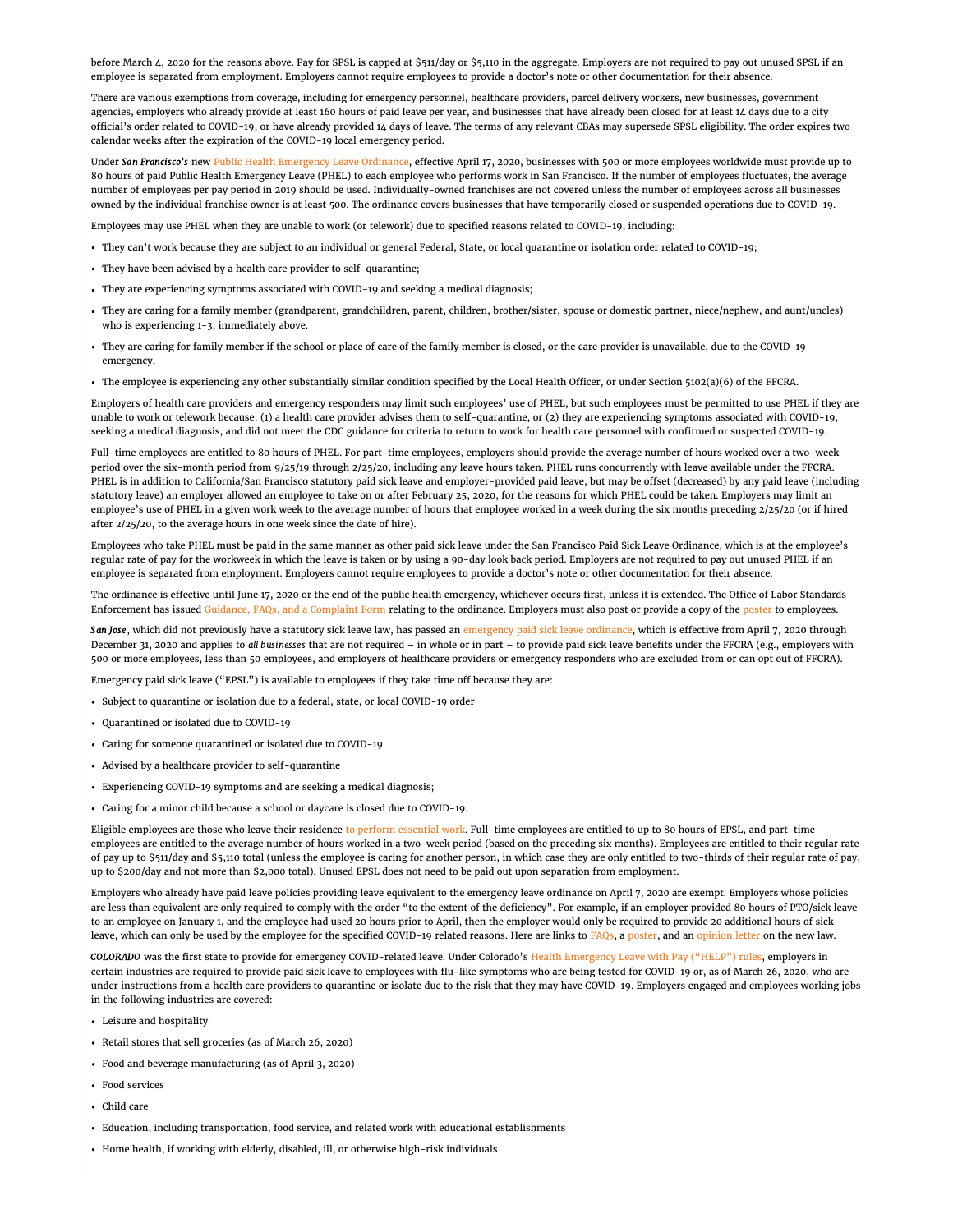- Nursing homes
- Community living facilities

Under the HELP rules, employers must provide up to four days of paid sick leave to employees with flu-like symptoms who are being tested for coronavirus COVID-19 or who are under instruction from a health care provider to quarantine or isolate due to a risk of having COVID-19. If the employee receives a negative test result before the end of four days, the paid leave ends. The rules specify that the four days are four "calendar" days. For example, if an employee falls ill on a Thursday or is told by a health care provider to quarantine or isolate, and makes plans to get tested, then the employer must only provide leave for any days/times the employee actually would have worked on Thursday through Sunday.

Notably, employers who already provide paid leave that can be used for the HELP-covered purposes do NOT need to provide additional leave, EXCEPT if an employee has already exhausted available employer-provided paid leave and then exhibits flu-like symptoms, in which case the employer must provide the HELP leave. The HELP rules specify what documentation an employer can require, what notice an employee must give of the need for leave, and provides further details on covered industries.

MICHIGAN's governor, acting under the state's Emergency Management Act, issued an [Executive Order](https://content.govdelivery.com/attachments/MIEOG/2020/04/03/file_attachments/1418576/EO%202020-36.pdf) prohibiting all employers from discharging, disciplining, or otherwise retaliation against an employee for staying at home when the employee is at particular risk of infecting others with COVID-19, including when:

- The employee has tested positive for COVID-19 or displays one or more of the principal symptoms of COVID-19 (fever, atypical cough, or atypical shortness of breath), in which case the employee must stay home until 3 days after their symptoms have resolved AND seven days since their symptoms first appeared or since they were swabbed for the test that yielded the positive result UNLESS the employee receives a negative COVID-19 test, in which case this provision shall cease to apply;
- The employee had close contact (as defined in the Act) with an individual who tests positive for COVID-19 or displays one or more of the principal symptoms of COVID-19 (fever, atypical cough, or atypical shortness of breath), in which case the employee must remain home for 14 days since the last contact with the sick or symptomatic individual, or the sick or the symptomatic individual receives a negative COVID-19 test. Note that this provision does not apply to certain classes of workers such as employees working at health care facilities, first responders, employees of correctional facilities, and limited other groups.

Employees in the circumstances above must be treated as if they are taking statutory paid sick leave under [Michigan's Paid Medical Leave Act;](http://www.legislature.mi.gov/(S(2x4zwsqqhneyhtupqlahal0x))/mileg.aspx?page=GetObject&objectname=mcl-Act-338-of-2018) if the employee does not have any statutory paid leave remaining, the leave shall be unpaid, otherwise the employer can deduct (and pay) accrued statutory leave from the employee's leave bank. There is no limit to the amount of unpaid leave required—it must be provided as long as the employee remains away from work within the time periods described above. Of note, while Michigan's Paid Medical Leave Act only applies to employers of 50 or more employees and does not cover exempt employees, the requirements of the Executive Order extend to all employers and all employees (with exceptions for certain classes of employees as noted above).

Employers are further prohibited from discharging, disciplining or retaliating against an employee for failing to comply with a requirement to document that the employee or the close contact of the employee has one or more symptoms of COVID-19. The Executive Order also clarifies that employers are NOT prohibited from discharging or disciplining an employee who:

- Is allowed to return to work but declines to do so;
- Consents to the action; or
- For any other lawful reason.

#### MINNESOTA

Duluth has issued [COVID-19 specific FAQs](https://duluthmn.gov/media/9458/covid19-info.pdf) regarding use of paid sick leave for COVID-19 related reasons. The FAQs note that the following are protected activities for which employees can use accrued sick leave:

- COVID-19 screening/testing;
- Receiving care due to COVID-19 symptoms or infection;
- Providing care to a family member with COVID-19 symptoms or infection.

Minneapolis has provided [COVID-19 specific guidance](http://sicktimeinfo.minneapolismn.gov/uploads/9/6/3/1/96313024/covid-19_and_sst_final_3.30.20.pdf) regarding the existing paid sick and safe time law. Per that guidance, an employee's accrued sick and safe time hours are legally protected for their use due to Coronavirus symptoms, testing or infection. Protection extends to the employee and the employee's care of a covered family member. Employees may use PSL for the following COVID-19 related reasons:

- Absences for COVID-19 screening;
- Absences due to Coronavirus symptoms or infection;
- Absences for testing or quarantine following close personal contact with an infected or symptomatic person;
- Covered family members' school or place-of-care closure due to COVID-19; and
- Workplace closure by order of a public official due to COVID-19.

Employees may use PSL if they are infected or symptomatic, or if they have a reason to believe they are probably infected (this is viewed as "preventive care" during the pandemic). If a school or place of care has been closed, employees who must care for their children as a result may use PSL for those absences. If a place of business is closed by order of a public official, its employees can use accrued PSL for those absences. However, absences due to the preemptive closure of a business or an employee's preemptive self-quarantine are not covered by the law.

The city of St. Paul has also issued [COVID-19 specific FAQs.](https://www.stpaul.gov/sites/default/files/Media%20Root/Human%20Rights%20%26%20Equal%20Economic%20Opportunity/Earned%20Sick%20and%20Safe%20Time%20FAQ%20COVID%20PDF.pdf) While St. Paul has not expanded the reasons for taking paid sick leave, the FAQs do caution that employers cannot require employees to provide doctor's notes where it would not be reasonable, and that OSHA COVID-19 guidance advises employers not to require a note for employees who are sick due to upper respiratory illnesses in order to validate their absences.

NEVADA's paid leave law, which went into effect on January 1, requires employers with 50 or more employees in Nevada to provide paid leave for employees to use for any reason. In response to the COVID-19 pandemic, the Labor Commissioner issued [guidance](http://labor.nv.gov/uploadedFiles/labornvgov/content/Employer/COVID-19%20Leave%20Guidance.pdf) advising employers that they should NOT count any time an employee misses from work due to the employee being subject to a mandatory government quarantine against their paid leave entitlement. However, employees can CHOOSE to use such leave during that time.

NEW JERSEY has provided [COVID-19 specific guidance](https://www.nj.gov/labor/worker-protections/earnedsick/covid.shtml) regarding its existing paid sick leave law. Per that guidance, an employee may use accrued PSL for the following COVID-19 related reasons (in addition to existing reasons):

- Absences due to the employee having COVID-19 or symptoms of COVID-19;
- Absences due to the need to care for a family member with COVID-19 or symptoms of COVID-19, or is in isolation or quarantine with suspicion of exposure;
- Absences where an employee's healthcare provider or a public health authority advises them to quarantine (e.g., immunocompromised individuals);